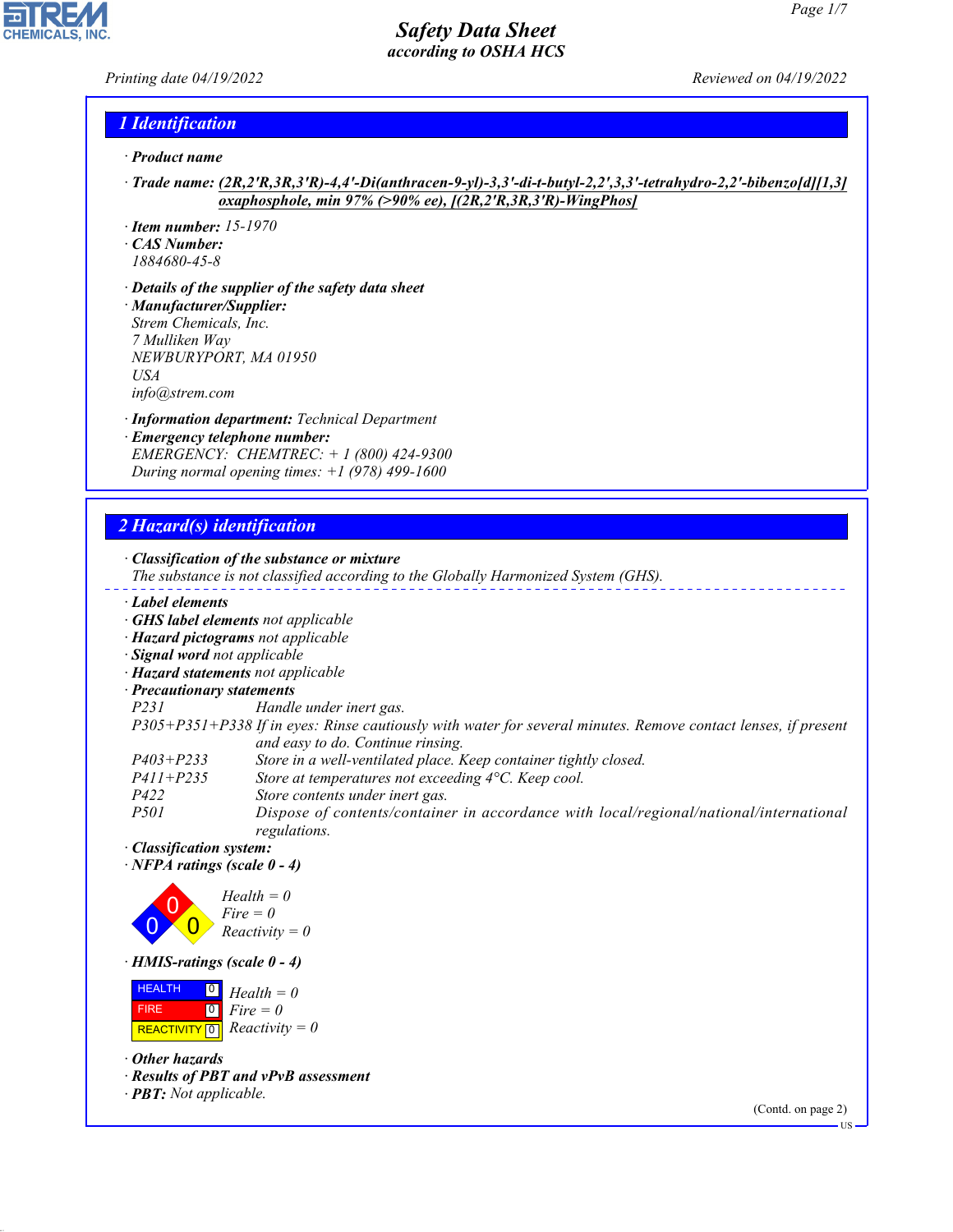

*Trade name: (2R,2'R,3R,3'R)-4,4'-Di(anthracen-9-yl)-3,3'-di-t-butyl-2,2',3,3'-tetrahydro-2,2'-bibenzo[d][1,3] oxaphosphole, min 97% (>90% ee), [(2R,2'R,3R,3'R)-WingPhos]*

*· vPvB: Not applicable.*

(Contd. of page 1)

#### *3 Composition/information on ingredients*

*· Chemical characterization: Substances*

*· CAS No. Description*

*1884680-45-8 (2R,2'R,3R,3'R)-4,4'-Di(anthracen-9-yl)-3,3'-di-t-butyl-2, 2',3,3'-tetrahydro-2,2'-bibenzo[d][1,3]oxaphosphole, min 98% (>90% ee), [(2R,2'R,3R,3'R)-WingPhos]*

### *4 First-aid measures*

- *· Description of first aid measures*
- *· General information: No special measures required.*
- *· After inhalation: Supply fresh air; consult doctor in case of complaints.*
- *· After skin contact: Generally the product does not irritate the skin.*
- *· After eye contact: Rinse opened eye for several minutes under running water. Then consult a doctor.*
- *· After swallowing: If symptoms persist consult doctor.*
- *· Information for doctor:*
- *· Most important symptoms and effects, both acute and delayed No further relevant information available.*
- *· Indication of any immediate medical attention and special treatment needed*
- *No further relevant information available.*

## *5 Fire-fighting measures*

- *· Extinguishing media*
- *· Suitable extinguishing agents: Use fire fighting measures that suit the environment.*
- *· Special hazards arising from the substance or mixture No further relevant information available.*
- *· Advice for firefighters*
- *· Protective equipment: No special measures required.*

## *6 Accidental release measures*

- *· Personal precautions, protective equipment and emergency procedures Not required.*
- *· Environmental precautions: Do not allow to enter sewers/ surface or ground water.*
- *· Methods and material for containment and cleaning up: Dispose contaminated material as waste according to item 13.*
- *· Reference to other sections*
- *See Section 7 for information on safe handling.*
- *See Section 8 for information on personal protection equipment.*
- *See Section 13 for disposal information.*

#### *· Protective Action Criteria for Chemicals*

*· PAC-1:*

*Substance is not listed.*

*· PAC-2:*

44.1.1

*Substance is not listed.*

(Contd. on page 3)

US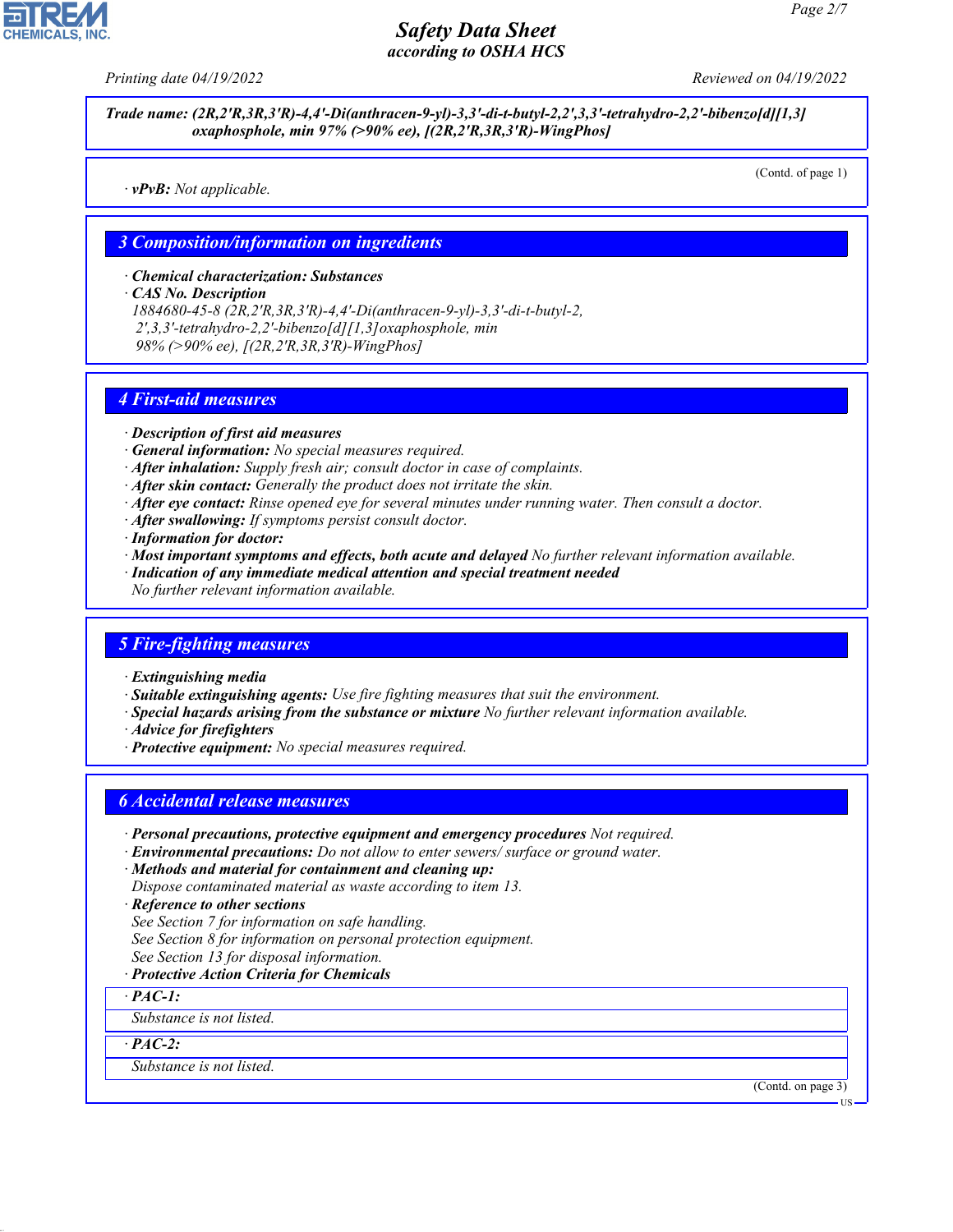*Printing date 04/19/2022 Reviewed on 04/19/2022*

*Trade name: (2R,2'R,3R,3'R)-4,4'-Di(anthracen-9-yl)-3,3'-di-t-butyl-2,2',3,3'-tetrahydro-2,2'-bibenzo[d][1,3] oxaphosphole, min 97% (>90% ee), [(2R,2'R,3R,3'R)-WingPhos]*

(Contd. of page 2)

#### *· PAC-3:*

*Substance is not listed.*

# *7 Handling and storage*

- *· Handling: Handle under inert gas.*
- *· Precautions for safe handling*
- *No special measures required.*
- *Open and handle receptacle with care.*
- *· Information about protection against explosions and fires: No special measures required.*
- *· Conditions for safe storage, including any incompatibilities*
- *· Storage:*
- *Keep cool.*
- *Store contents under inert gas.*
- *· Requirements to be met by storerooms and receptacles: No special requirements.*
- *· Information about storage in one common storage facility: Store away from foodstuffs.*
- *· Further information about storage conditions: None.*
- *· Recommended storage temperature: Store at temperatures not exceeding 4 °C. Keep cool.*
- *· Specific end use(s) No further relevant information available.*

### *8 Exposure controls/personal protection*

*· Additional information about design of technical systems: No further data; see item 7.*

- *· Control parameters*
- *· Components with limit values that require monitoring at the workplace: Not required.*
- *· Additional information: The lists that were valid during the creation were used as basis.*
- *· Exposure controls*
- *· Personal protective equipment:*
- *· General protective and hygienic measures:*
- *The usual precautionary measures for handling chemicals should be followed.*
- *· Breathing equipment: Not required.*
- *· Protection of hands:*



44.1.1

\_S*Protective gloves*

*The glove material has to be impermeable and resistant to the product/ the substance/ the preparation. Due to missing tests no recommendation to the glove material can be given for the product/ the preparation/ the chemical mixture.*

*Selection of the glove material on consideration of the penetration times, rates of diffusion and the degradation · Material of gloves*

*The selection of the suitable gloves does not only depend on the material, but also on further marks of quality and varies from manufacturer to manufacturer.*

#### *· Penetration time of glove material*

*The exact break through time has to be found out by the manufacturer of the protective gloves and has to be observed.*

(Contd. on page 4)

US

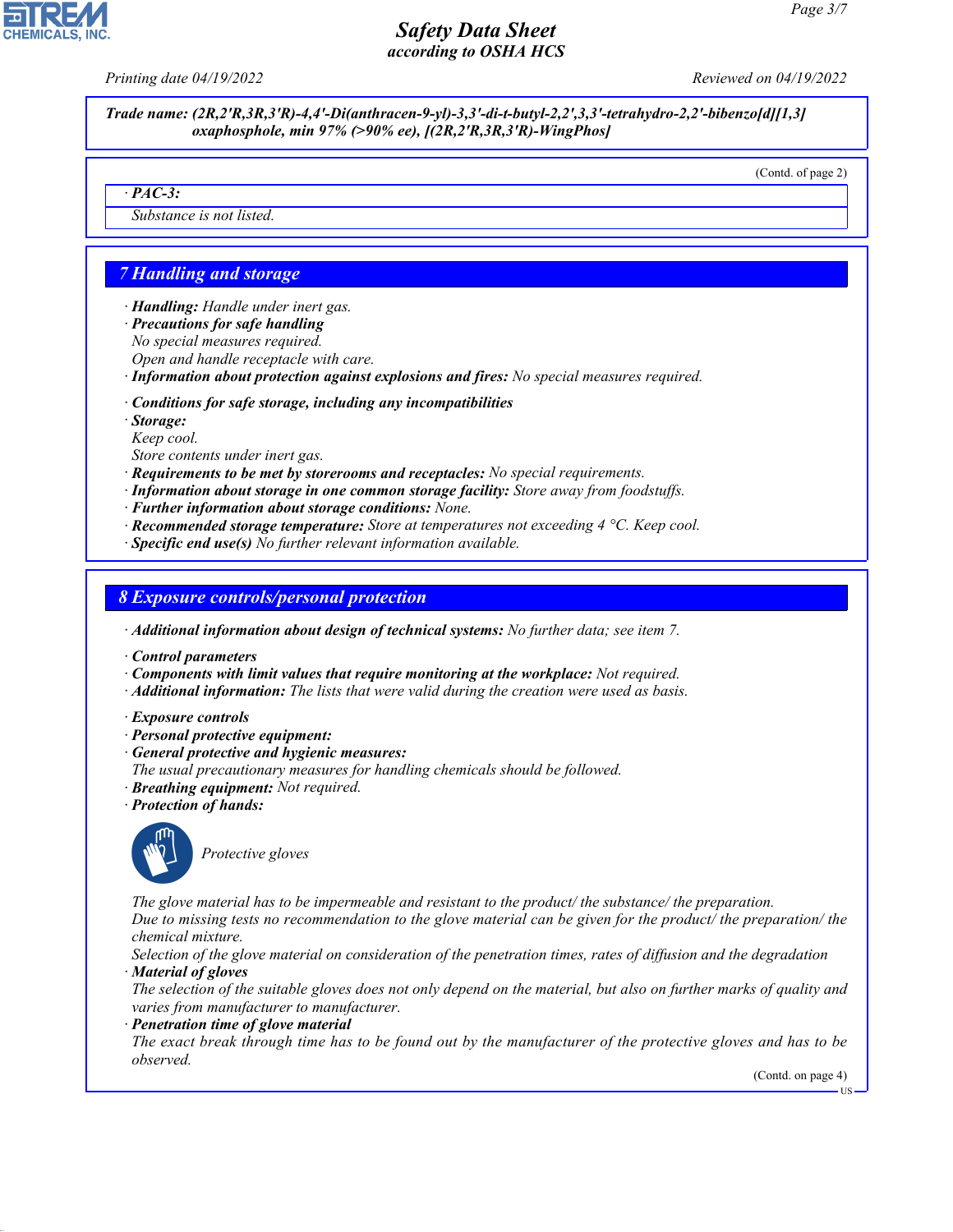고

**CHEMICALS, INC.** 

*Printing date 04/19/2022 Reviewed on 04/19/2022*

#### *Trade name: (2R,2'R,3R,3'R)-4,4'-Di(anthracen-9-yl)-3,3'-di-t-butyl-2,2',3,3'-tetrahydro-2,2'-bibenzo[d][1,3] oxaphosphole, min 97% (>90% ee), [(2R,2'R,3R,3'R)-WingPhos]*

*· Eye protection: Safety glasses*

(Contd. of page 3)

| <b>9 Physical and chemical properties</b>                                                               |                                               |
|---------------------------------------------------------------------------------------------------------|-----------------------------------------------|
| · Information on basic physical and chemical properties<br>· General Information<br>$\cdot$ Appearance: |                                               |
| Form:                                                                                                   | Solid                                         |
| Color:                                                                                                  | Whitish                                       |
| $\cdot$ Odor:                                                                                           | Characteristic                                |
| · Odor threshold:                                                                                       | Not determined.                               |
| $\cdot$ pH-value:                                                                                       | Not applicable.                               |
| · Change in condition<br><b>Melting point/Melting range:</b><br><b>Boiling point/Boiling range:</b>     | Undetermined.<br>Undetermined.                |
| · Flash point:                                                                                          | Not applicable.                               |
| · Flammability (solid, gaseous):                                                                        | Product is not flammable                      |
| · Ignition temperature:                                                                                 |                                               |
| <b>Decomposition temperature:</b>                                                                       | Not determined.                               |
| $\cdot$ Auto igniting:                                                                                  | Not determined.                               |
| · Danger of explosion:                                                                                  | Product does not present an explosion hazard. |
| · Explosion limits:                                                                                     |                                               |
| Lower:                                                                                                  | Not determined.                               |
| <b>Upper:</b>                                                                                           | Not determined.                               |
| · Vapor pressure:                                                                                       | Not applicable.                               |
| $\cdot$ Density:                                                                                        | Not determined.                               |
| $\cdot$ Relative density                                                                                | Not determined.                               |
| $\cdot$ <i>Vapor density</i>                                                                            | Not applicable.                               |
| $\cdot$ Evaporation rate                                                                                | Not applicable.                               |
| · Solubility in / Miscibility with<br>Water:                                                            | Insoluble.                                    |
| · Partition coefficient (n-octanol/water): Not determined.                                              |                                               |
| · Viscosity:                                                                                            |                                               |
| Dynamic:                                                                                                | Not applicable.                               |
| Kinematic:                                                                                              | Not applicable.                               |
| · Solvent content:                                                                                      |                                               |
| <b>Organic solvents:</b>                                                                                | $0.0\%$                                       |
| <b>VOC</b> content:                                                                                     | 0.0 g/l / 0.00 lb/gl                          |
| $\cdot$ Other information                                                                               | No further relevant information available.    |

# *10 Stability and reactivity*

44.1.1

*· Reactivity No further relevant information available.*

(Contd. on page 5)

US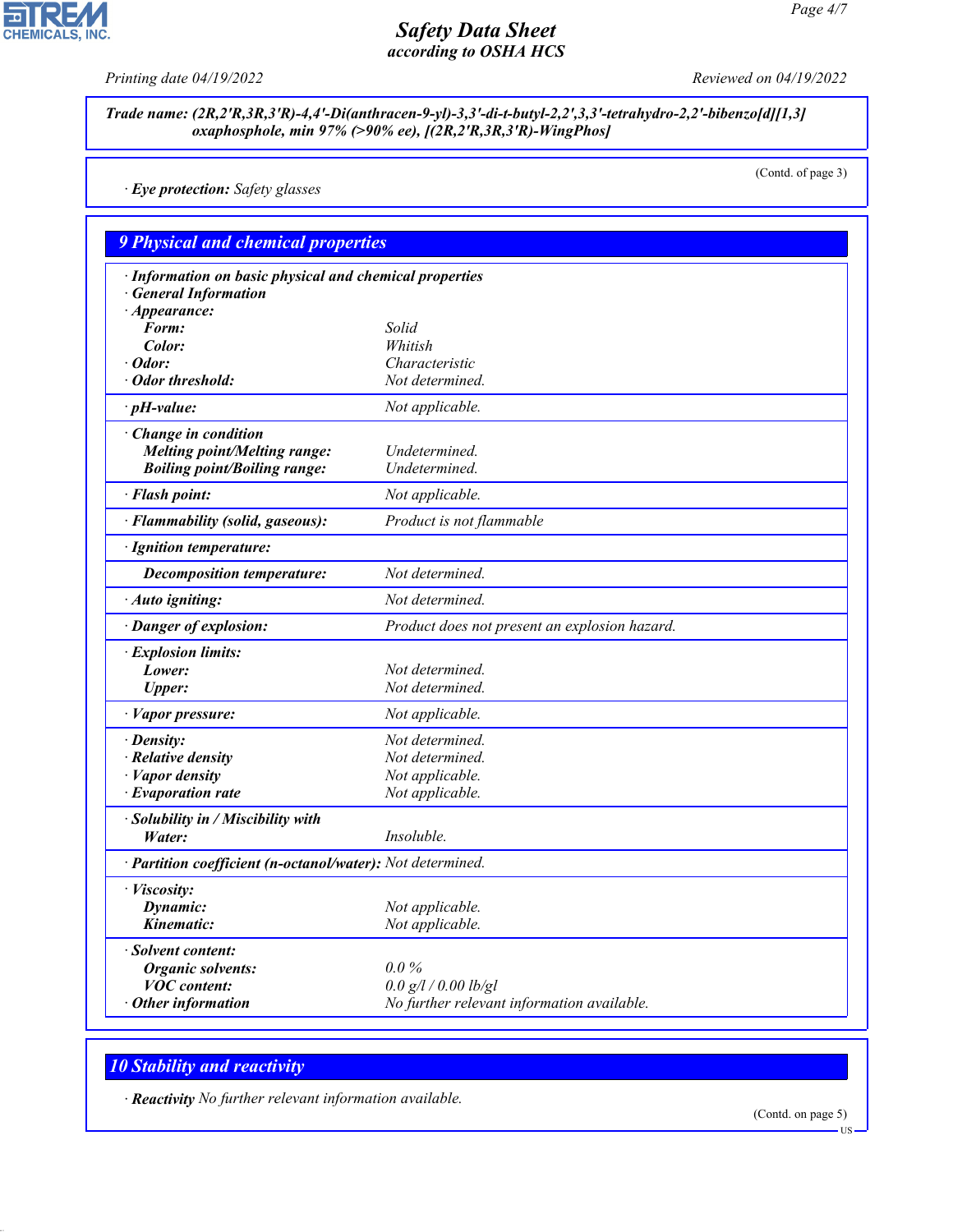*Printing date 04/19/2022 Reviewed on 04/19/2022*

*Trade name: (2R,2'R,3R,3'R)-4,4'-Di(anthracen-9-yl)-3,3'-di-t-butyl-2,2',3,3'-tetrahydro-2,2'-bibenzo[d][1,3] oxaphosphole, min 97% (>90% ee), [(2R,2'R,3R,3'R)-WingPhos]*

(Contd. of page 4)

- *· Chemical stability*
- *· Thermal decomposition / conditions to be avoided: No decomposition if used according to specifications.*
- *· Possibility of hazardous reactions No dangerous reactions known.*
- *· Conditions to avoid No further relevant information available.*
- *· Incompatible materials: No further relevant information available.*
- *· Hazardous decomposition products: No dangerous decomposition products known.*

# *11 Toxicological information*

- *· Information on toxicological effects*
- *· Acute toxicity:*
- *· Primary irritant effect:*
- *· on the skin: No irritant effect.*
- *· on the eye: No irritating effect.*
- *· Sensitization: No sensitizing effects known.*
- *· Additional toxicological information:*

*When used and handled according to specifications, the product does not have any harmful effects according to our experience and the information provided to us. The substance is not subject to classification.*

*· Carcinogenic categories*

*· IARC (International Agency for Research on Cancer)*

*Substance is not listed.*

*· NTP (National Toxicology Program)*

*Substance is not listed.*

#### *· OSHA-Ca (Occupational Safety & Health Administration)*

*Substance is not listed.*

# *12 Ecological information*

- *· Aquatic toxicity: No further relevant information available.*
- *· Persistence and degradability No further relevant information available.*
- *· Behavior in environmental systems:*
- *· Bioaccumulative potential No further relevant information available.*
- *· Mobility in soil No further relevant information available.*
- *· Additional ecological information:*

*· General notes:*

*Water hazard class 1 (Self-assessment): slightly hazardous for water*

*Do not allow undiluted product or large quantities of it to reach ground water, water course or sewage system. · Results of PBT and vPvB assessment*

- *· PBT: Not applicable.*
- *· vPvB: Not applicable.*
- *· Other adverse effects No further relevant information available.*

## *13 Disposal considerations*

*· Waste treatment methods*

44.1.1

*· Recommendation: Disposal must be made according to official regulations.*

(Contd. on page 6)



*<sup>·</sup> Toxicity*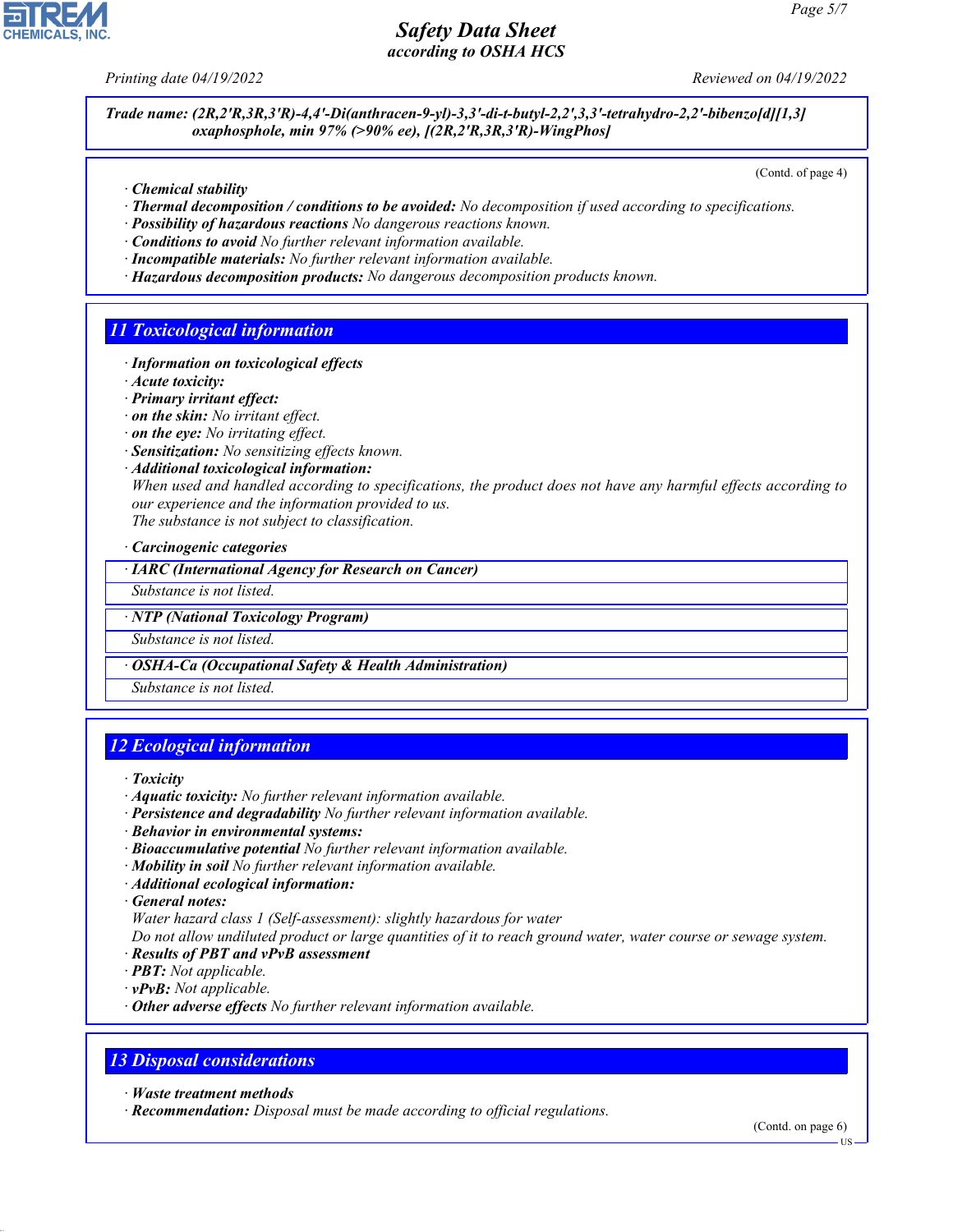

**CHEMICALS, INC.** 

*Trade name: (2R,2'R,3R,3'R)-4,4'-Di(anthracen-9-yl)-3,3'-di-t-butyl-2,2',3,3'-tetrahydro-2,2'-bibenzo[d][1,3] oxaphosphole, min 97% (>90% ee), [(2R,2'R,3R,3'R)-WingPhos]*

(Contd. of page 5)

*· Uncleaned packagings:*

*· Recommendation: Disposal must be made according to official regulations.*

| · UN-Number                                               |                 |  |
|-----------------------------------------------------------|-----------------|--|
| · DOT, ADN, IMDG, IATA                                    | not regulated   |  |
| $\cdot$ UN proper shipping name<br>· DOT, ADN, IMDG, IATA | not regulated   |  |
| · Transport hazard class(es)                              |                 |  |
| · DOT, ADN, IMDG, IATA                                    |                 |  |
| · Class                                                   | not regulated   |  |
| · Packing group                                           |                 |  |
| · DOT, IMDG, IATA                                         | not regulated   |  |
| · Environmental hazards:                                  | Not applicable. |  |
| · Special precautions for user                            | Not applicable. |  |
| $\cdot$ Transport in bulk according to Annex II of        |                 |  |
| <b>MARPOL73/78 and the IBC Code</b>                       | Not applicable. |  |
| · UN "Model Regulation":                                  | not regulated   |  |

# *15 Regulatory information*

*· Safety, health and environmental regulations/legislation specific for the substance or mixture · Sara*

*· Section 355 (extremely hazardous substances):*

*Substance is not listed.*

*· Section 313 (Specific toxic chemical listings):*

*Substance is not listed.*

*· TSCA (Toxic Substances Control Act):*

*Substance is not listed.*

*· Proposition 65*

*· Chemicals known to cause cancer:*

*Substance is not listed.*

*· Chemicals known to cause reproductive toxicity for females:*

*Substance is not listed.*

*· Chemicals known to cause reproductive toxicity for males:*

*Substance is not listed.*

*· Chemicals known to cause developmental toxicity:*

*Substance is not listed.*

44.1.1

(Contd. on page 7)

US